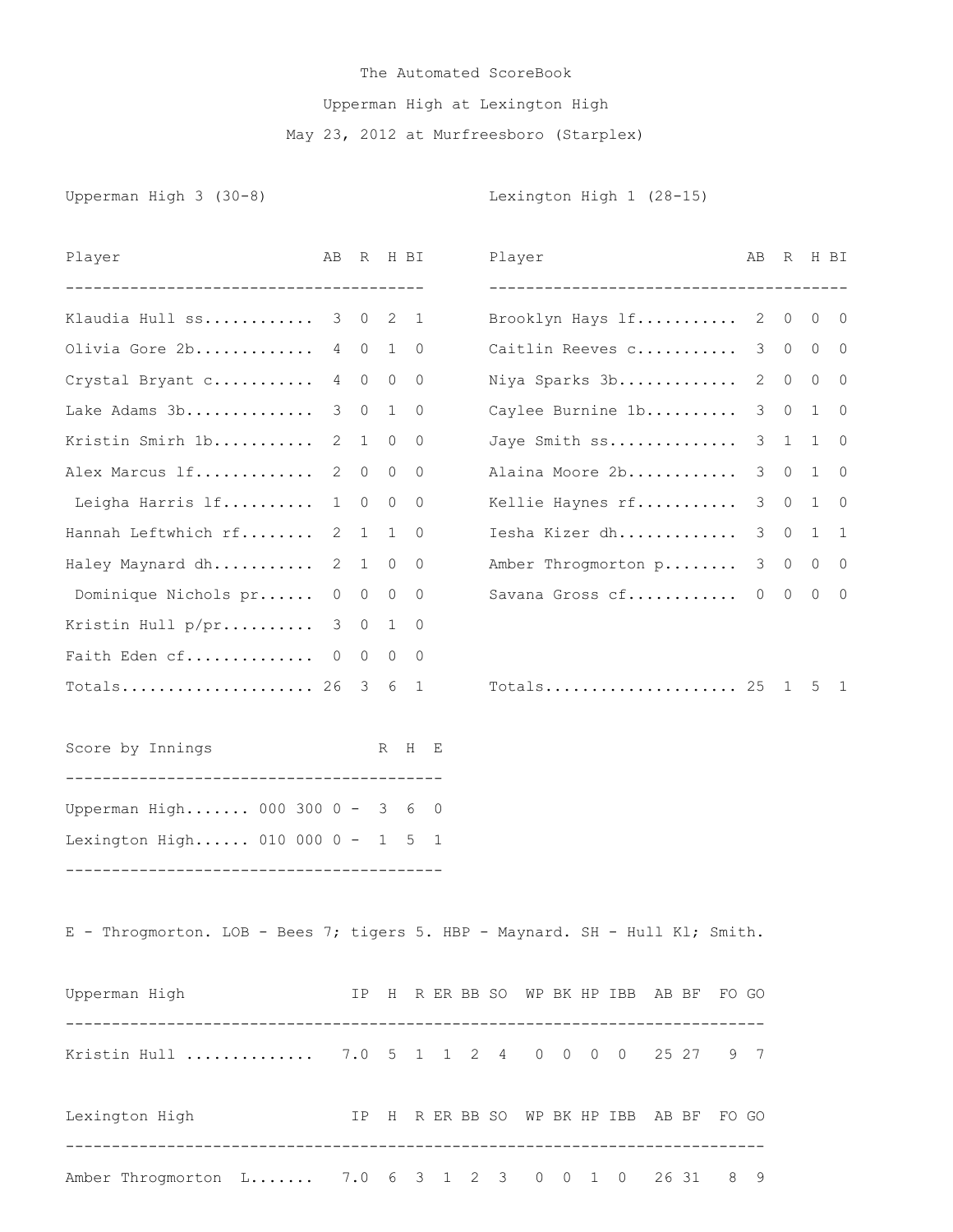HBP - by Throgmorton (Maynard). PB - Reeves.

Strikeouts - Smith; Marcus; Maynard; Sparks; Burnine; Haynes; Kizer. Walks - Adams; Leftwhich; Hays; Sparks.

Umpires -

Start: 12:20 Time: 1:40 pm Attendance:

Game: AA04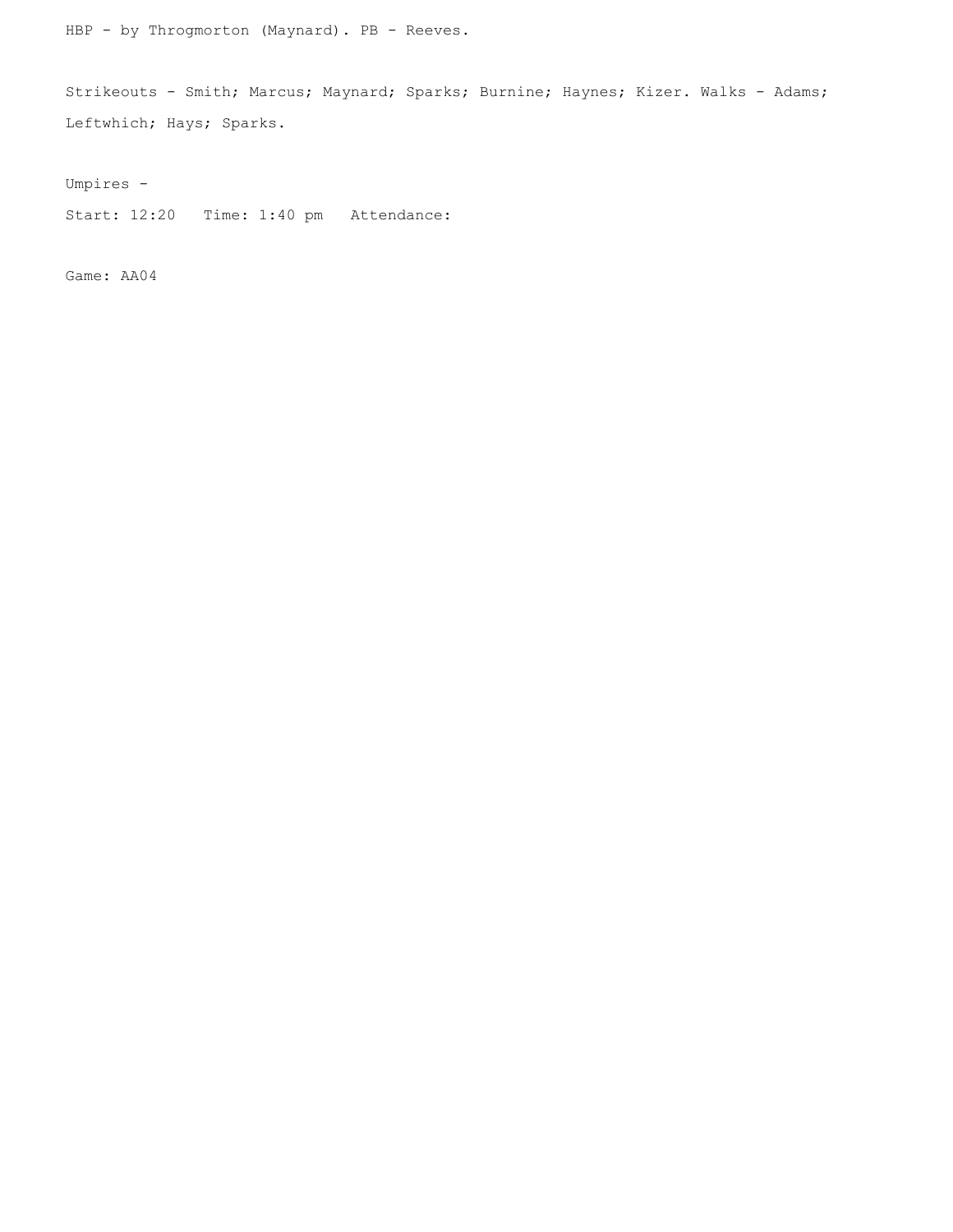## The Automated ScoreBook Upperman High at Lexington High - Play-by-Play May 23, 2012 at Murfreesboro (Starplex)

Score by Innings R H E ----------------------------------------- Upperman High....... 000 300 0 - 3 6 0 Lexington High...... 010 000 0 - 1 5 1 -----------------------------------------

Upperman High starters: 12/ss Hull Kl; 10/2b Gore; 6/c Bryant; 20/3b Adams; 7/1b Smith; 4/lf Marcus; 21/rf Leftwhich; 25/dh Maynard; 14/p Hull; 22/cf Eden; Lexington High starters: 4/lf Hays; 25/c Reeves; 15/3b Sparks; 3/1b Burnine; 1/ss Smith; 10/2b Moore; 14/rf Haynes; 17/dh Kizer; 5/p Throgmorton; 23/cf Gross;

**Upperman High 1st -** Hull Kl popped up to ss. Gore flied out to lf. Bryant popped up to 1b. *0 runs, 0 hits, 0 errors, 0 LOB.*

**Lexington High 1st -** Hays grounded out to p. Reeves grounded out to 2b. Sparks walked. Burnine popped up to 3b. *0 runs, 0 hits, 0 errors, 1 LOB.*

**Upperman High 2nd -** Adams walked. Smith grounded out to p, SAC; Adams advanced to second. Marcus struck out looking. Leftwhich grounded out to 3b. *0 runs, 0 hits, 0 errors, 1 LOB.*

**Lexington High 2nd -** Smith singled to center field. Moore popped up to 1b. Haynes grounded out to 1b; Smith advanced to second. Kizer singled to left field, RBI; Smith scored. Throgmorton popped up to 3b. *1 run, 2 hits, 0 errors, 1 LOB.*

**Upperman High 3rd -** Maynard hit by pitch. Nichols pinch ran for Maynard. Hull reached on a fielder's choice; Nichols advanced to second. Hull pinch ran. Hull Kl grounded out to 3b, SAC; Hull advanced to second; Nichols advanced to third. Gore lined out to 3b. Bryant flied out to rf. *0 runs, 0 hits, 0 errors, 2 LOB.*